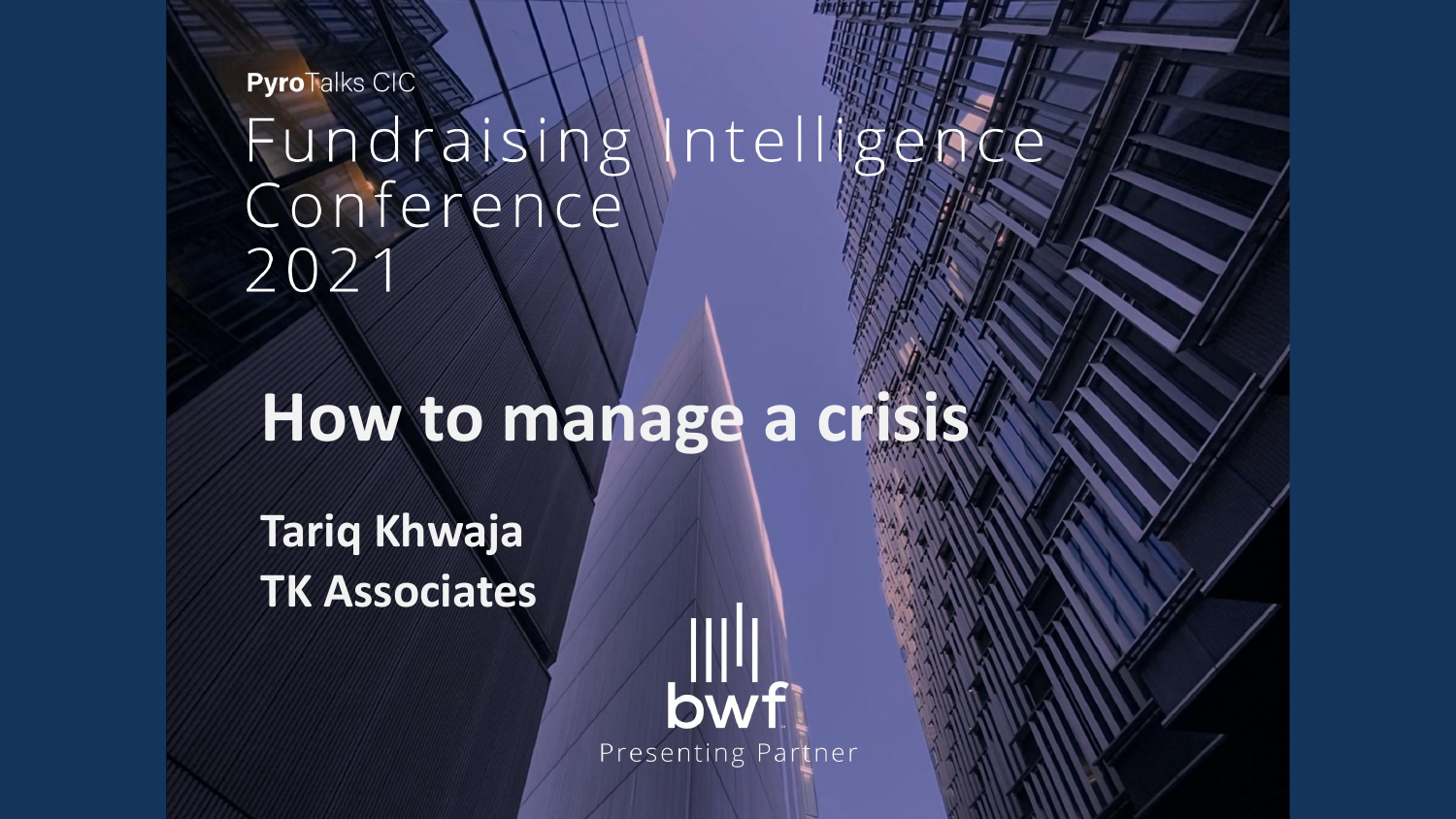"It takes 20 years to build a reputation - and five minutes to ruin it.

> Think about that, and you'll do things differently."

> > Warren Buffett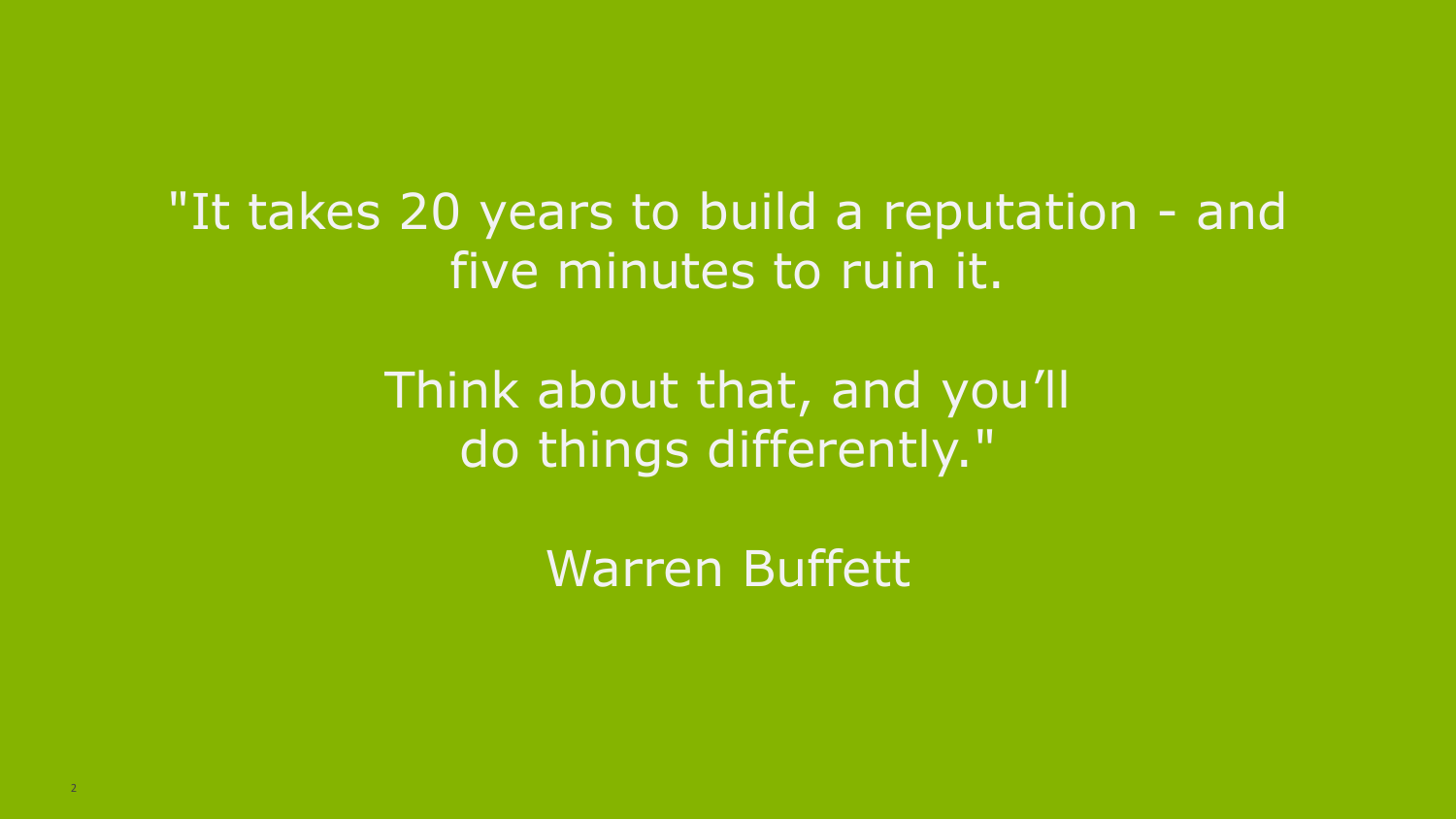#### **Three main phases**

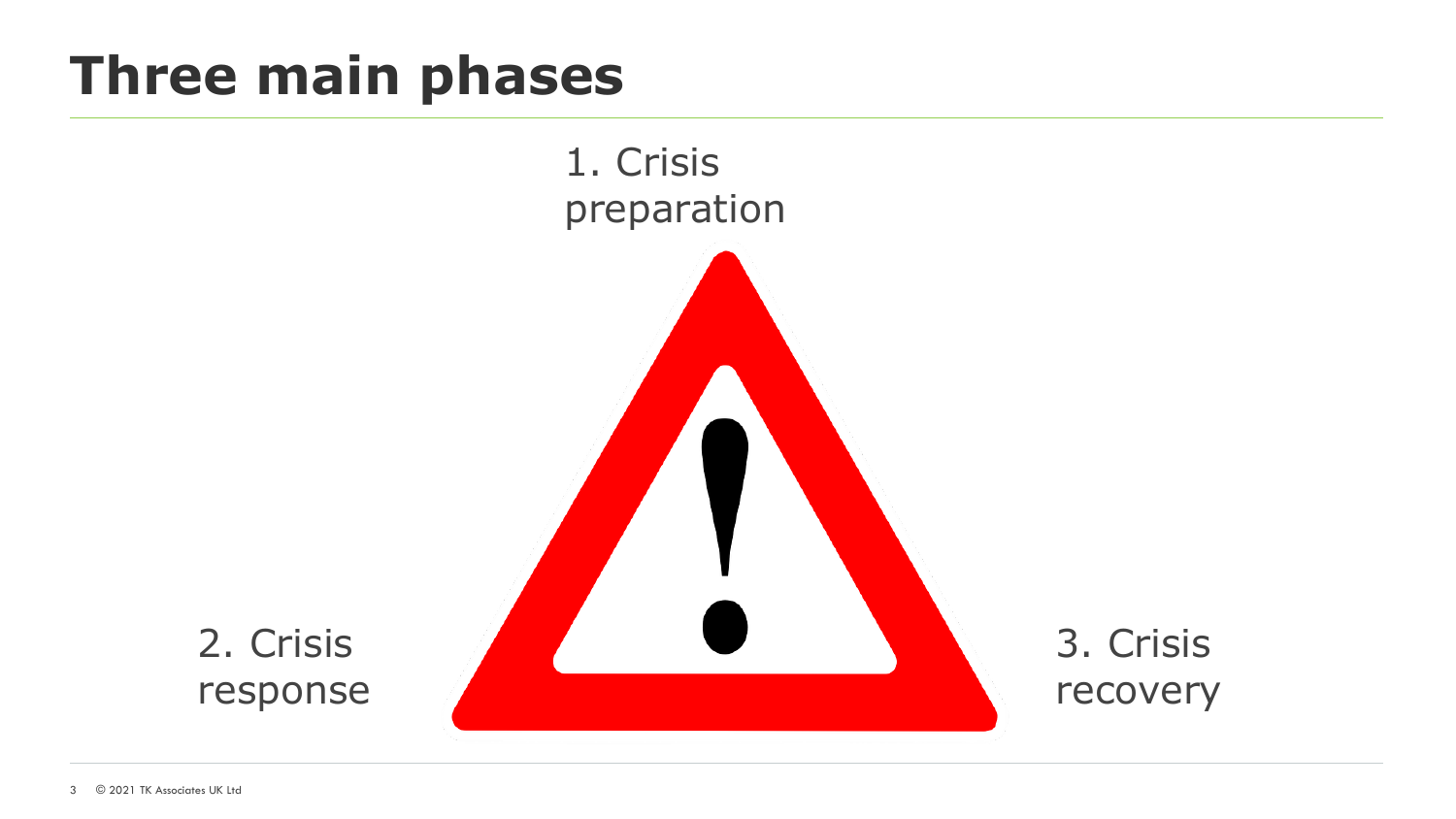## **1. Crisis preparation**

- Identify your main risks & stop them occurring
- Prepare in case they do …

**[2019 study](https://www.tk-associates.com/2019/06/04/companies-hit-by-crises-struggle-with-speed/)**: 83% organisations hit by a crisis in previous 12 months

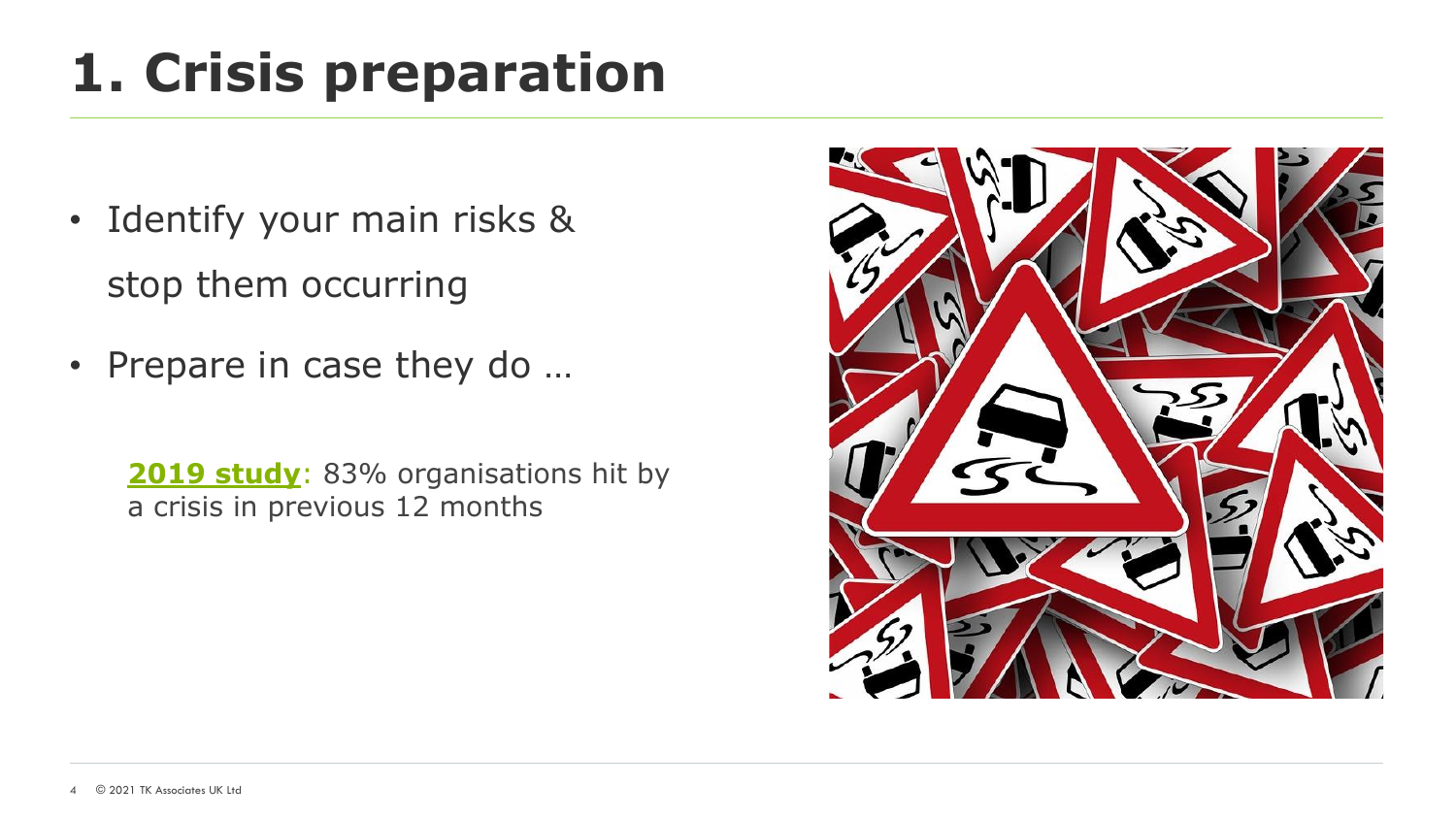#### *Practical measures*

- Create Crisis Team
- Identify audiences
- Rehearse
- Review

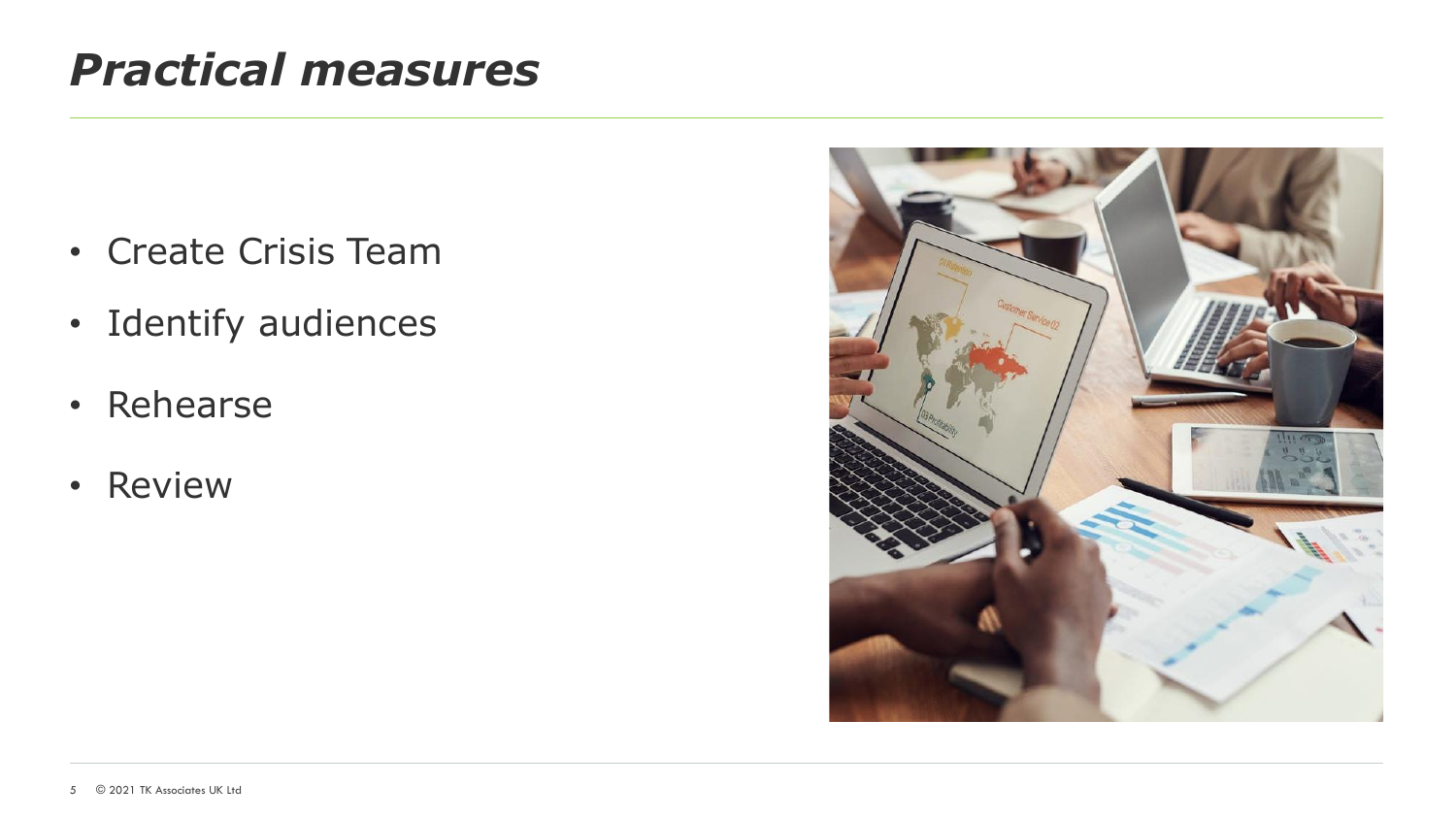# **2. Crisis response**

- Alert Crisis Team
- Get the facts quickly
- Decide on best action
	- Who, what, to whom, when & how?
- **Reactive or proactive?**
- Keep reviewing

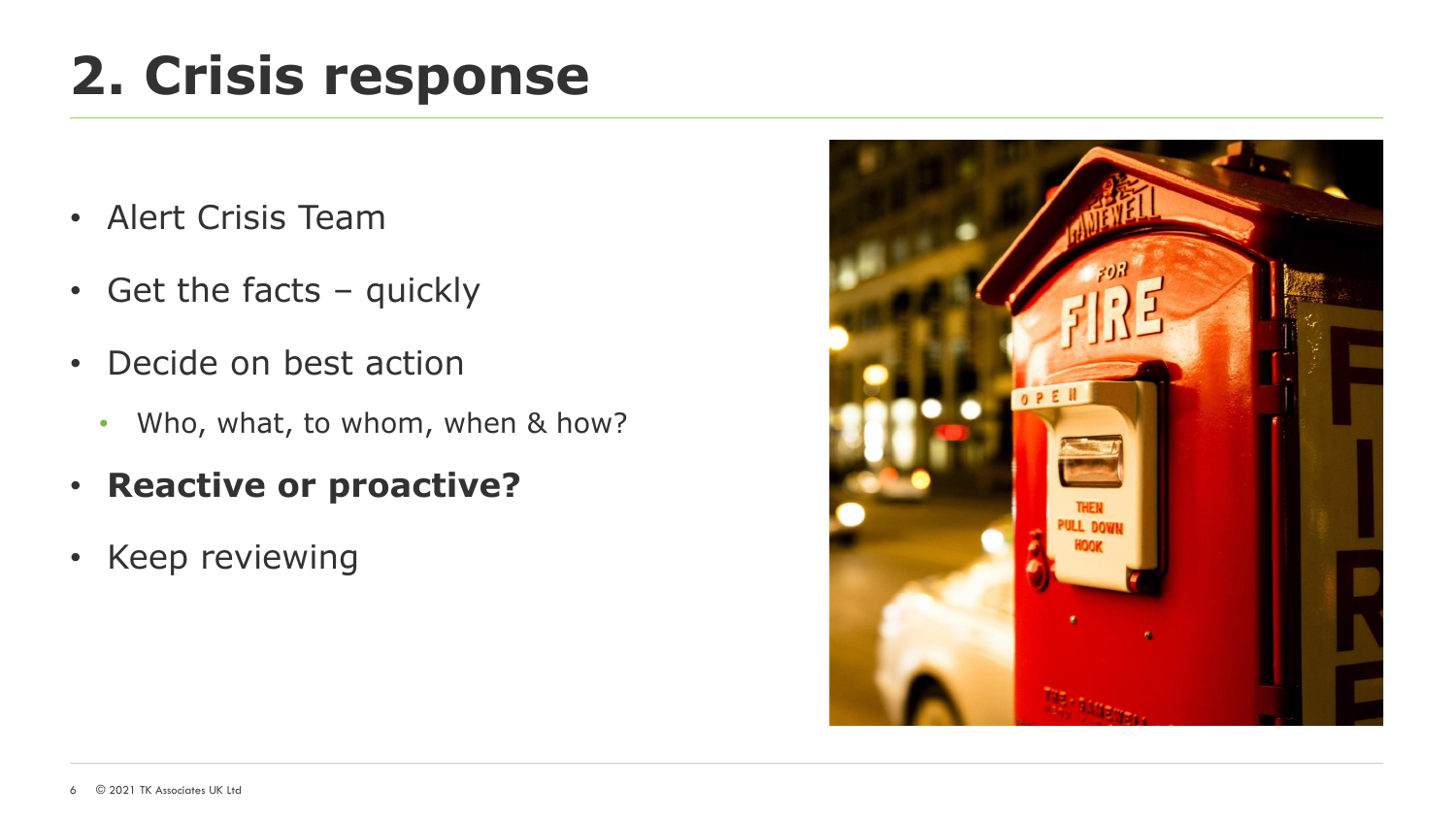- Act decisively & fast
	- Or [this](https://www.tk-associates.com/2019/09/20/dead-in-48-hours-how-fast-a-crisis-can-kill-you/) could happen to you
- Define a clear, simple message
	- Unlike [this spokesperson](https://www.tk-associates.com/2017/09/18/instructive-media-interview/)
- Statement + 'Hostile Q&A' vital
- Take responsibility
- Be human

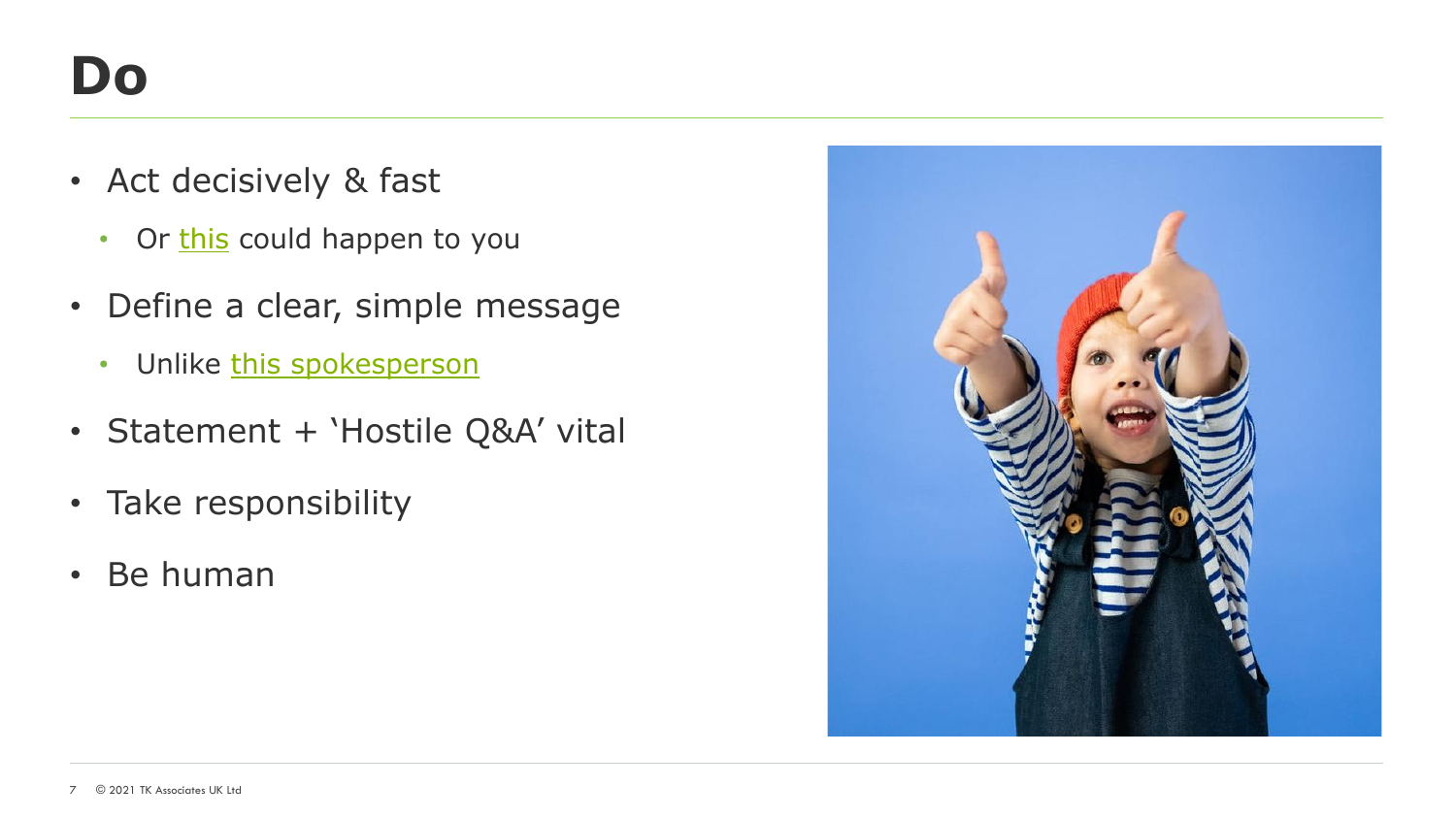### **Don't**

- Just hope it will go away (like [this firm](https://www.tk-associates.com/2020/08/06/i-thought-it-best-just-to-ignore-it/) & [Vauxhall](https://www.tk-associates.com/2017/04/28/vauxhall-fire-reckless-crisis-management/))
- [Follow legal advice blindly](https://www.tk-associates.com/2015/05/20/thomas-cooks-reputational-crisis-little-late/) (like Thomas Cook)
- Say "no comment"
- Say too much (like [Talk Talk\)](https://www.tk-associates.com/2017/02/02/talk-talk-crisis-communications-revisited/)

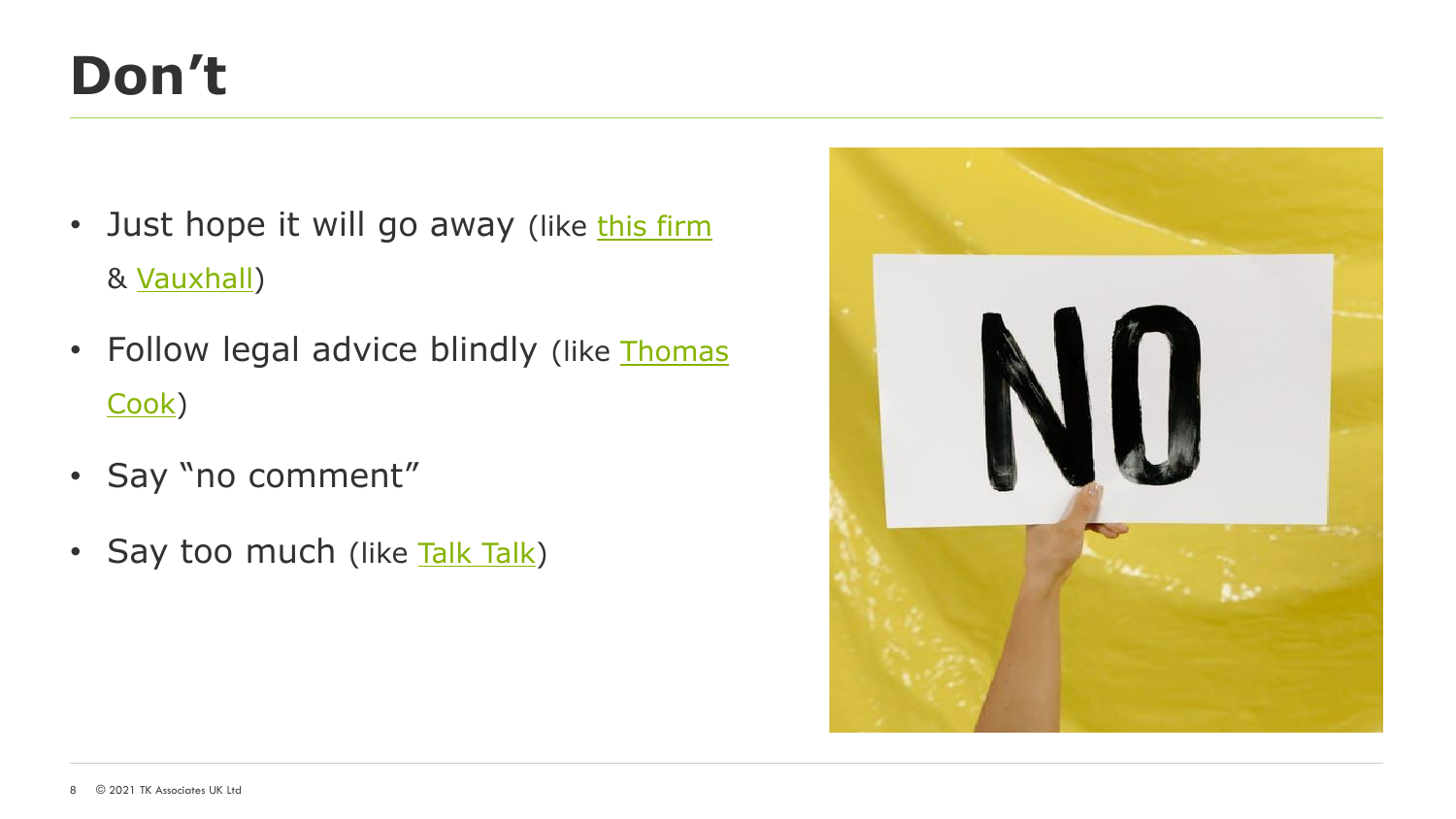# **3. Crisis recovery**

- Review crisis performance
- Review reputational impact
- Long-term action needed to recover?